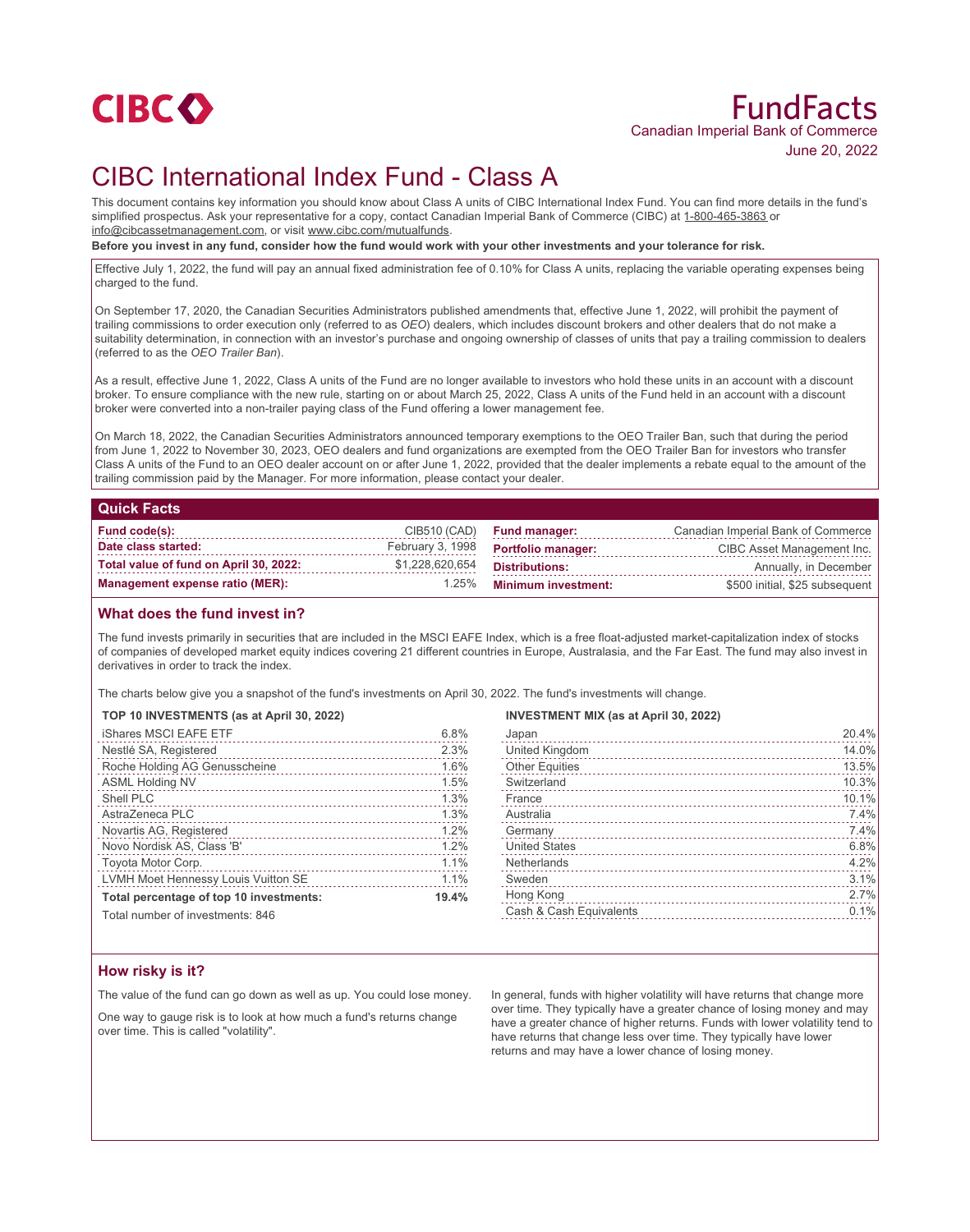# **FundFacts**

For more information about the risk rating, refer to *Investment Risk Classification Methodology* under *Specific Information About Each of the Mutual Funds Described in this Document* in the fund's simplified prospectus. For more information about specific risks that can affect the fund's returns, refer to the simplified prospectus under the section *What* 

Like most mutual funds, this fund does not have any guarantees. You

*are the Risks of Investing in the Fund?* for the fund.

may not get back the amount of money you invest.

#### **Risk rating**

CIBC has rated the volatility of this fund as **Medium**.

This rating is based on how much the fund's returns have changed from year to year. It does not tell you how volatile the fund will be in the future. The rating can change over time. A fund with a low risk rating can still lose money.



### **How has the fund performed?**

This section tells you how Class A units of the fund have performed over the past 10 years. Returns are after expenses have been deducted. These expenses reduce the fund's returns.

**No guarantees**

#### **YEAR-BY-YEAR RETURNS**

This chart shows how Class A units of the fund performed in each of the past 10 calendar years. Class A units dropped in value in 2 of the 10 years. The range of returns and change from year to year can help you assess how risky the fund has been in the past. It does not tell you how the fund will perform in the future.



#### **BEST AND WORST 3-MONTH RETURNS**

This table shows the best and worst returns for Class A units of the fund in a 3-month period over the past 10 calendar years. The best and worst 3-month returns could be higher or lower in the future. Consider how much of a loss you could afford to take in a short period of time.

|                    |          | Return 3 months ending | If you invested \$1,000 at the beginning of the period |
|--------------------|----------|------------------------|--------------------------------------------------------|
| <b>Best return</b> | $14.5\%$ | │ March 31. 2015       | Your investment would rise to \$1,145                  |
| Worst return       | -16.8%   | March 31, 2020         | Your investment would drop to \$832                    |

#### **AVERAGE RETURN**

The annual compounded return of Class A units of the fund was 7.2% over the past 10 years. If you had invested \$1,000 in the fund 10 years ago, your investment would be worth \$1,995 as at April 30, 2022.

| Who is this fund for?                                                                                                                                    | A word about tax                                                                                                                                                                                                                                                                                     |
|----------------------------------------------------------------------------------------------------------------------------------------------------------|------------------------------------------------------------------------------------------------------------------------------------------------------------------------------------------------------------------------------------------------------------------------------------------------------|
| Investors who:<br>• are seeking international exposure and returns similar to those of the<br>MSCI EAFE Index: and<br>• are investing for the long term. | In general, you will have to pay income tax on any money you make on a<br>fund. How much you pay depends on the tax laws where you live and<br>whether or not you hold the fund in a registered plan such as a<br>Registered Retirement Savings Plan (RRSP) or a Tax-Free Savings<br>Account (TFSA). |
|                                                                                                                                                          | Keep in mind that if you hold your fund in a non-registered plan, fund<br>distributions are included in your taxable income, whether you receive<br>them in cash or have them reinvested.                                                                                                            |

## **How much does it cost?**

The following tables show the fees and expenses you could pay to buy, own, and sell Class A units of the fund. The fees and expenses - including any commissions - can vary among classes of a fund and among funds. Higher commissions can influence representatives to recommend one investment over another. Ask about other funds and investments that may be suitable for you at a lower cost.

We automatically convert eligible investors from Class A units into the Premium Class units of the Fund (bearing a lower management fee) when their investment amount in Class A units of the Fund, or their aggregated investment amount in Class A units and Premium Class units of the Fund, within a single account meets the minimum investment amount of Premium Class units of \$50,000. Eligible investors will benefit from a management fee decrease. See *Automatic conversion program* below under the sub-heading *Fund expenses*. If you no longer meet the minimum investment amount for Premium Class units, we may convert your Premium Class units back into Class A units which have a higher management fee. See *Purchases, Switches and Redemptions* in the Fund's simplified prospectus and speak to your investment advisor for additional details.